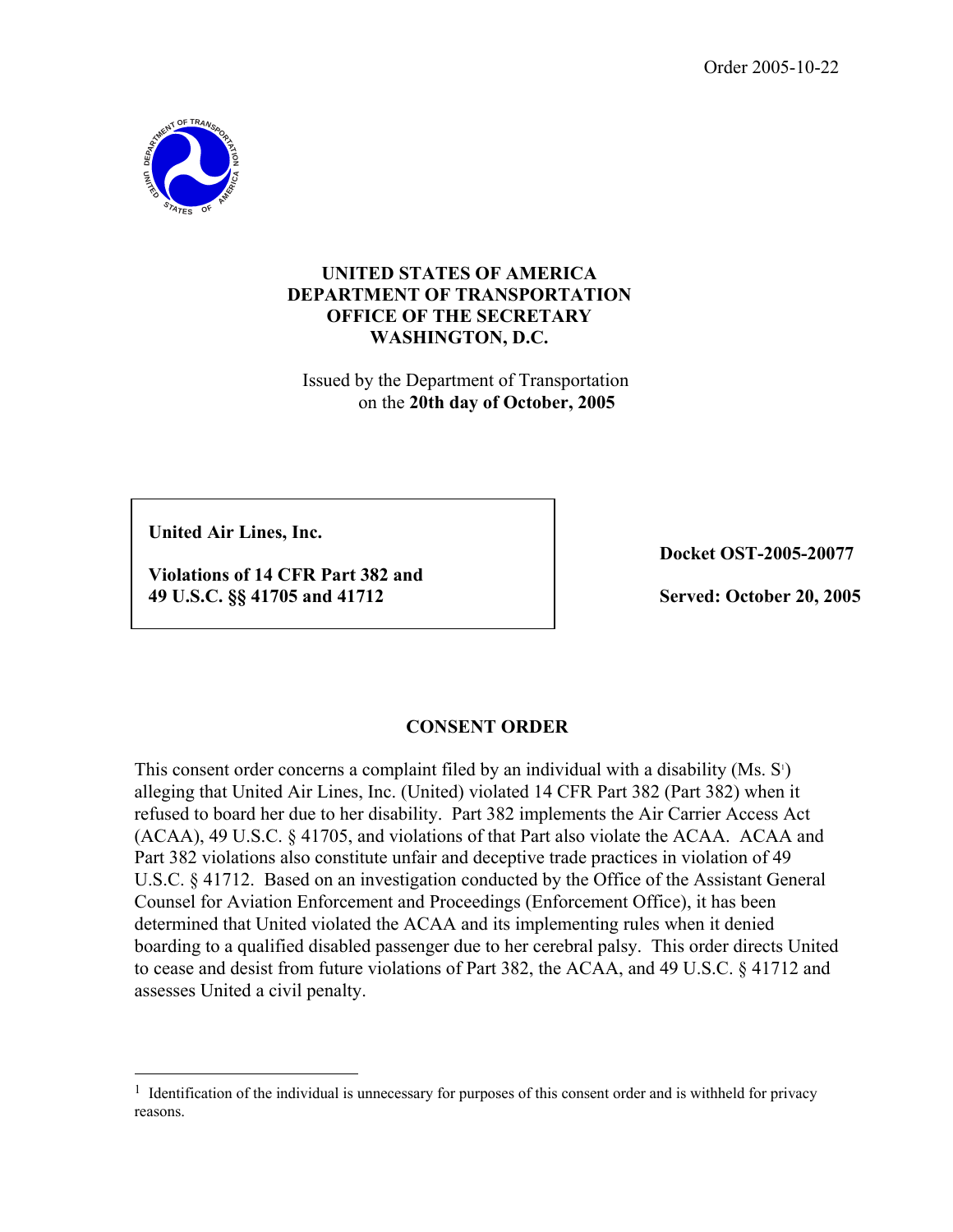The alleged violation took place on August 16, 2003, subsequent to United's December 9, 2002, filing of a petition for reorganization under Chapter 11 of the Bankruptcy Code, In re UAL Corp., Bankr. No. 48110 (Bankr. N.D. Ill).

#### **BACKGROUND**

The investigation by the Enforcement Office into United's compliance with Part 382 began with an informal complaint filed with the Enforcement Office by Ms. S, an individual with mobility-related disabilities. On August 9, 2003, Ms. S traveled unaccompanied from Washington Dulles International Airport to Port Columbus International Airport in Columbus, Ohio on United without incident. The circumstances described in the complaint arose on Ms. S's return flight. On August 16, 2003, Ms. S was denied boarding on United Flight 7185, which was operated between Columbus, Ohio and Washington Dulles International Airport.

Ms. S has cerebral palsy, uses a wheelchair for mobility and has a speech impediment. Although Ms. S uses a wheelchair for mobility, she has partial use of all of her extremities and can walk short distances with assistance. In addition, Ms. S travels by air at least once a year and typically transfers from an aisle chair to her seat on the airplane without assistance.

On August 16, 2003, Ms. S arrived at the airport approximately two hours prior to the scheduled departure time for her return flight to Washington Dulles International Airport. Ms. S was accompanied to the airport by Mr. D, who carried her luggage and walked with her through the airport as she operated her own manual wheelchair. When the two reached the gate, the United representative confirmed that Ms. S was traveling by herself and then asked Ms. S whether she could walk by herself. Ms. S replied, "No." The gate agent then informed Ms. S that she would not be permitted to fly on her return trip on United. According to Mr. D, the gate agent did not ask Ms. S any additional questions and did not ask if there was anyone who could accompany her on her return trip. In addition, the United gate agent did not provide Ms. S with access to a complaint resolution official (CRO) when Mr. D asked to speak with a supervisor. Ultimately, the United representative denied boarding to Ms. S, and she was left to her own resources. Ms. S booked her return flight with another carrier and traveled home, unaccompanied, without further incident.

Based on the serious nature of this complaint, the Enforcement Office conducted an investigation of United and determined that United's decision to deny boarding to Ms. S violated the ACAA because United incorrectly determined that Ms. S could not travel without an attendant and improperly denied her boarding.

#### **APPLICABLE SECTIONS OF 14 CFR PART 382**

The ACAA and Part 382 forbid discrimination in the provision of air transportation against qualified individuals with disabilities. *See* 14 CFR 382.7(a)(1). Part 382 contains numerous directives, of which four sections are relevant to this case and the complaint giving rise to it. These regulations address situations in which carriers may require disabled passengers to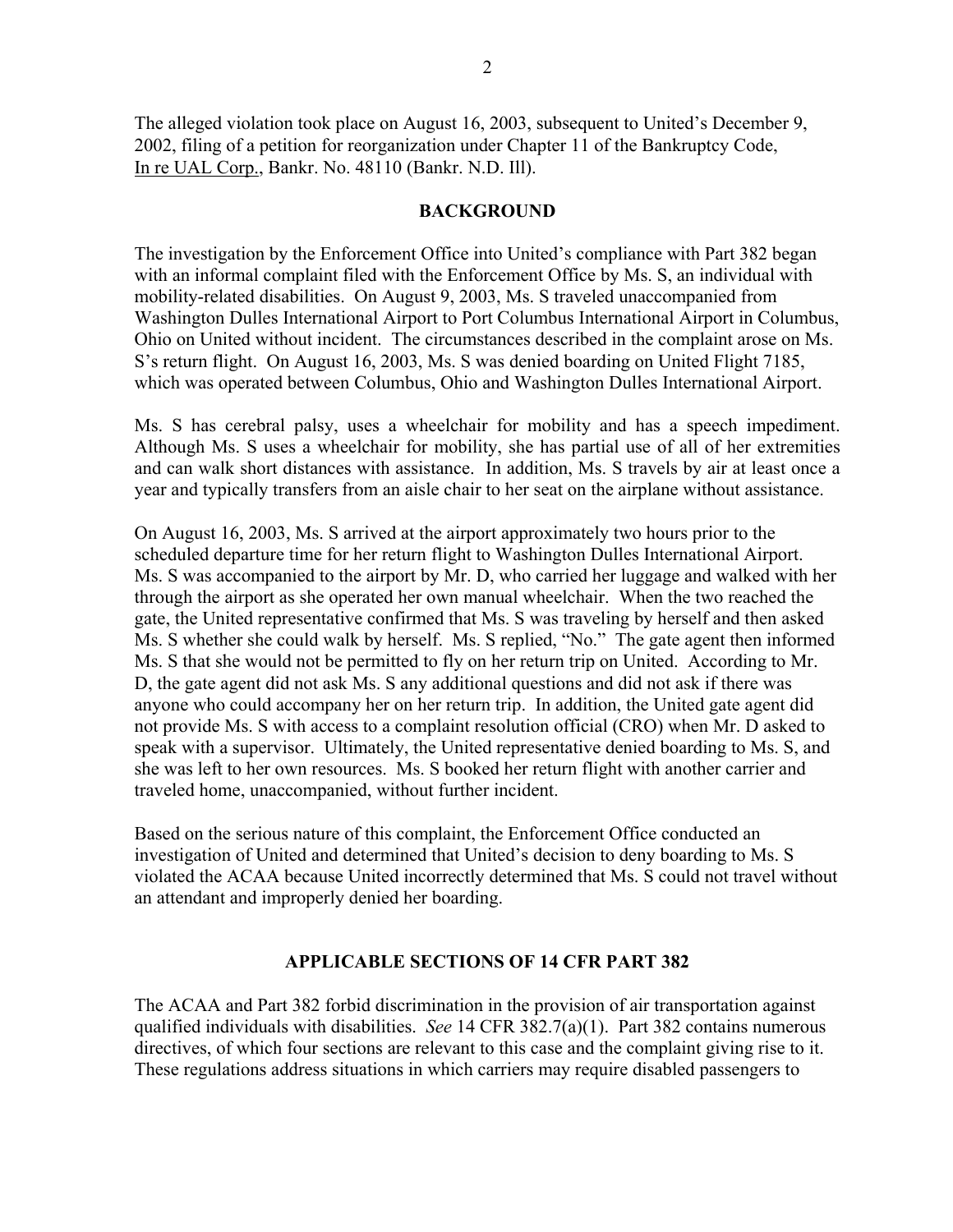travel with an attendant and may deny transportation to a person with a disability on the basis of safety and must explain a passenger's denied boarding and respond to complaints.

Under 14 CFR 382.31(a), carrier personnel shall not refuse to provide transportation to a qualified individual with a disability on the basis of his or her disability unless specifically permitted by a provision in Part 382. Section 382.31(d) explains that carrier personnel may refuse to provide transportation to any passenger on the basis of safety but shall not discriminate against any qualified individual with a disability on the basis of disability in exercising that authority. In the event that an air carrier denies transportation to an individual, it must provide the individual with written justification for the denial of transportation within 10 days of the denial. 14 CFR 382.31(e).

Section 382.35 outlines the situations in which air carriers may require that disabled passengers travel with attendants. Section 382.35(b)(3) states that a passenger with a mobility impairment may be required to travel with an attendant only when that person has a "mobility impairment so severe that the person is unable to assist in his or her own evacuation of the aircraft." Otherwise, the air carrier must allow the passenger to travel unattended.

Finally, section 382.65(a) requires that carriers must make available a complaint resolution official to any person who complains of alleged violations of Part 382.

Violations of the aforementioned provisions involve unfair and deceptive trade practices that violate 49 U.S.C. § 41712.

#### **ANALYSIS**

ACAA violations enacted by Vision 100.<sup>2</sup> This complaint reflects an egregious violation by The complaint that formed the basis of this case involves an incident occurring after April 5, 2000, the effective date of the increase in civil penalties for ACAA violations enacted by AIR 21, but before December 12, 2003, the effective date of the increase in civil penalties for United in failing to meet the requirements of Part 382. A carrier may require that an individual with a mobility impairment so severe that the person is unable to assist in his or her own evacuation travel with an attendant *only if* the carrier determines that an attendant is essential for safety. See 14 CFR 382.35 (emphasis added). In this instance, United plainly failed to ask questions sufficient to enable it to render a determination regarding whether Ms. S could have assisted in her own evacuation. Merely asking whether Ms. S would be traveling alone and whether she could walk by herself was both inadequate and unrelated to the standard set forth in section 382.35, i.e. whether Ms. S could have assisted in her own evacuation. Further, even if United had inquired whether Ms. S could have assisted in her own evacuation and had disagreed with her self-assessment, at a minimum, United should

 $\overline{a}$ 

<sup>&</sup>lt;sup>2</sup> Section 707(b) of the Wendell H. Ford Aviation Investment and Reform Act for the  $21<sup>st</sup>$  Century (AIR-21; Pub. L. 106-181; 114 Stat. 61; April 5, 2000) amended 49 U.S.C. § 46301(a)(3) to apply a \$10,000 maximum civil penalty for each violation of the ACAA. Vision 100-Century of Aviation Reauthorization (Pub. L. 108-176; 117 Stat. 2440; December 12, 2003) increased the maximum civil penalty to \$25,000 for each violation of the ACAA occurring on or after December 12, 2003.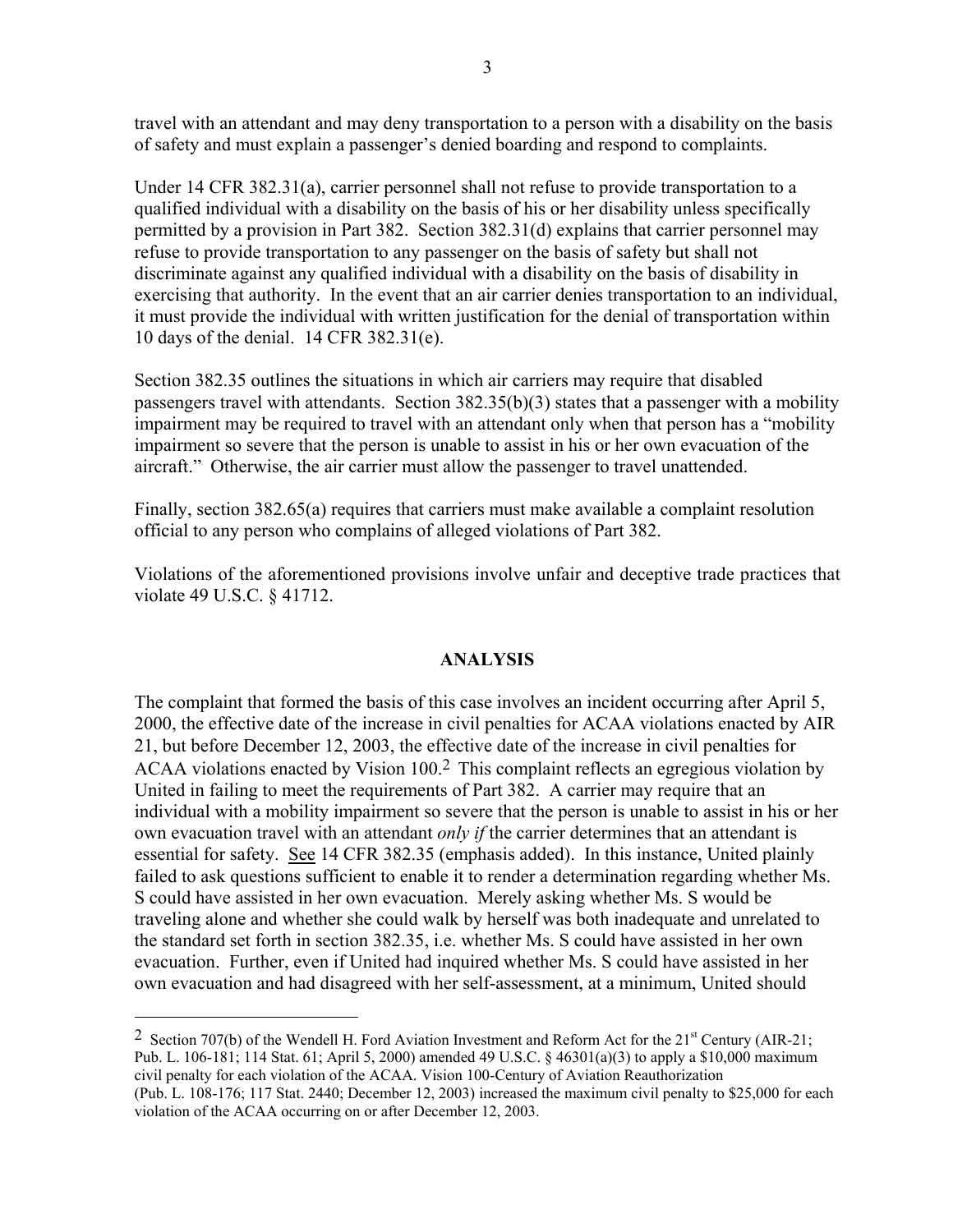have explained that Ms. S could travel with an attendant. Instead, United denied Ms. S boarding and left her unassisted, with no option but to schedule her return flight with another carrier. Therefore, the Enforcement Office believes that United refused to transport Ms. S based on her disability, in violation of section 382.31(a) and (d).

Additionally, carriers must make available a CRO to any person who complains of alleged violations of Part 382 during all times the carrier is operating at the airport. Here, Ms. S should have been provided with a CRO when Mr. D asked to speak with a supervisor after Ms. S was denied boarding. However, United failed to make a CRO available to Ms. S in violation of section 382.65. Finally, the facts demonstrate that United failed to provide Ms. S with a written explanation of the denied boarding as required by section 382.31(e).

In response, United maintains that the above description of the incident giving rise to this consent order is not consistent with the company's investigation of the matter. Essentially, United's investigation reflects that a gate agent in Columbus attempted to ascertain in good faith whether Ms. S could travel safely unassisted should an in-flight emergency occur. According to this gate agent, he could not understand Ms. S's responses to questions he posed. United contends that, based on Ms. S's inarticulate responses, the gate agent made the decision to deny boarding to Ms. S. United does not dispute that following this determination, the gate agent failed to inquire whether there was anyone available who could accompany her on the flight. Furthermore, United failed to notify Ms. S in writing within ten days of the incident of the reason the denied boarding decision was made.

United understands that the incident as described by the Department violated Part 382 in some respects. However, it is United's position that under no circumstances could the incident constitute a violation of section 41712. As such, it is United's position that an enforcement action is unwarranted. Nonetheless, United has agreed to settle this matter because it believes that its interests will be better secured through a negotiated settlement. United additionally believes that the settlement it has agreed to is fully consistent with the company's long standing awareness of and sensitivity to the unique challenges faced by passengers with disabilities.

United also notes that a detailed review of its records confirms that no similar denied boarding incidents have occurred over the last several years. Furthermore, over the years, and as previously submitted to the Department, United believes that it has demonstrated a solid commitment to work with organizations representing the disabled community in addressing concerns and issues faced by passengers with disabilities. In fact, United states that it continues to actively participate in conferences sponsored by such organizations, like the Society for Accessible Travel and Hospitality. United also advises that it proudly coordinates travel for large groups of disabled veterans who come from all over the country to attend annual sporting events. Internally, according to United, it regularly meets with its vendors who provide wheelchair service to ensure that it is effectively providing service to its customers with disabilities. Moreover, Ms. S previously traveled on United and it is United's belief, based on statements from Ms. S and her father, that Ms. S never experienced any inadequate service prior to this incident. In fact, according to United, Ms. S's father, who complained about this incident on her behalf, indicated in his letter to United that the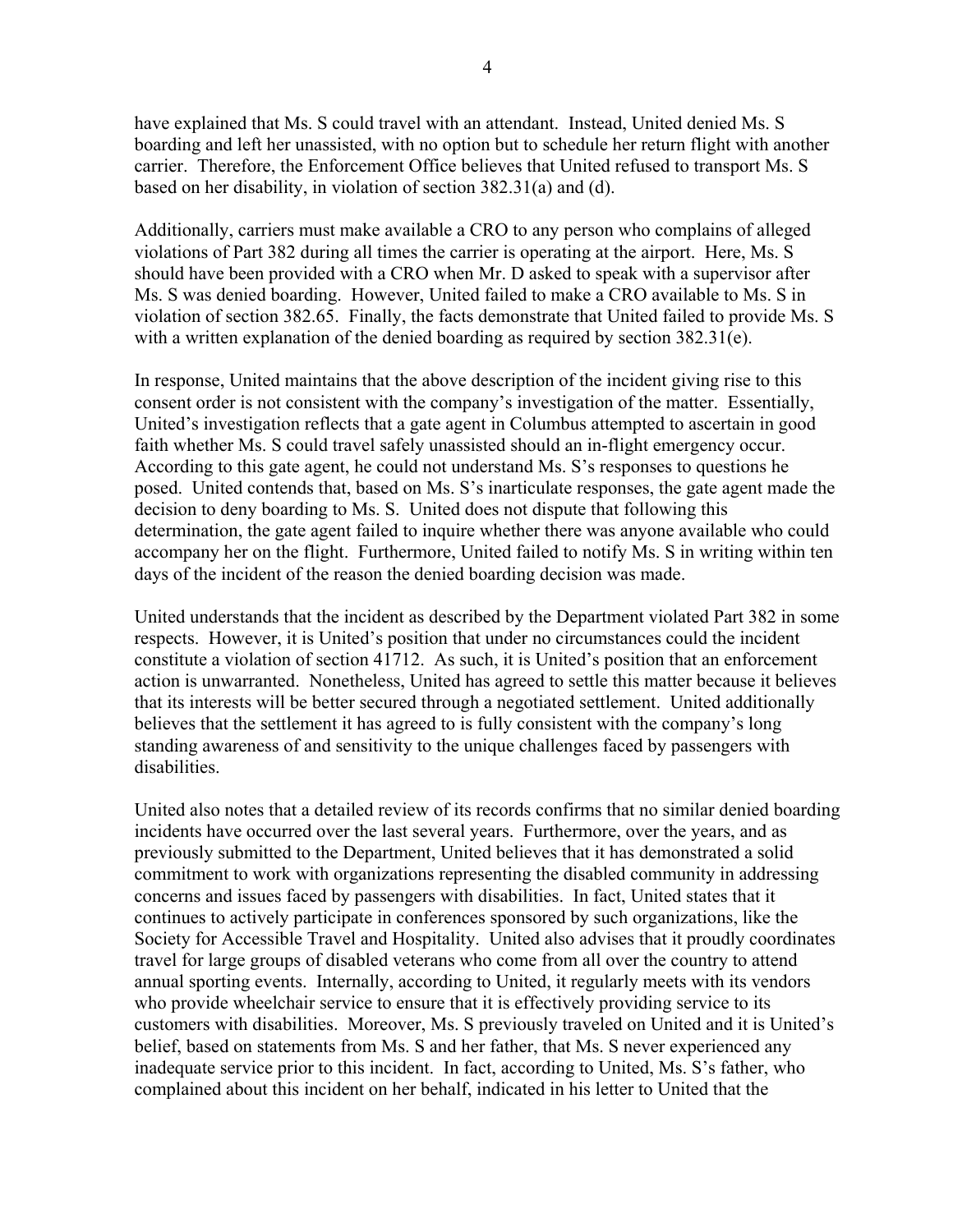company has the "reputation of caring for and assisting the disabled, even before the ADA." In short, United firmly believes that it has a solid and respectable record regarding assistance to passengers with disabilities.

We view United's failure to comply with the provisions of the ACAA and Part 382 in this instance very seriously. After carefully considering all the facts in this case, including those set forth above by United, the Enforcement Office believes that enforcement action is warranted and that there are reasonable grounds to believe that United violated provisions of 14 CFR Part 382, the ACAA, and 49 U.S.C. § 41712. In order to avoid litigation, and without admitting the alleged violation, United has agreed to settle this matter with the Enforcement Office and enter into this consent order to cease and desist from future similar violations of Part 382, the ACAA, and 49 U.S.C. § 41712. This order directs United to cease and desist from similar violations in the future and assesses a civil penalty of \$30,000. We believe that this consent order and the penalty that it assesses will provide a strong incentive for all carriers to comply with the ACAA and 14 CFR Part 382.

This order is issued under the authority contained in 49 CFR 1.57a and 14 CFR 385.15.

# **ACCORDINGLY**,

- 1. Based on the above discussion, we approve this settlement and the provisions of this order as being in the public interest;
- 2. We find that United Air Lines, Inc. violated 14 CFR 382.31(a) by refusing to provide transportation to a qualified individual with a disability on the basis of disability, violated 14 CFR 382.31(d) by discriminating against a qualified individual with a disability on the basis of disability, and violated 14 CFR 382.31(e) by failing to provide the passenger with a written explanation for a denial of transportation within 10 days of the denied boarding;
- related issue: 3. We find that United Air Lines, Inc. violated 14 CFR 382.65 when it failed to provide a CRO to a disabled passenger when a supervisor was requested to resolve a disability-
- 4. We find that United Air Lines, Inc. in the instance described in paragraphs 2 and 3 violated the Air Carrier Access Act, 49 U.S.C. § 41705, and 49 U.S.C. § 41712;
- 5. We order United Air Lines, Inc. to cease and desist from further violations of 14 CFR Part 382 and 49 U.S.C. §§ 41705 and 41712, as described above;
- 6. United Air Lines, Inc. is assessed \$30,000 in compromise of civil penalties that might otherwise be assessed for the violations found in paragraphs 2 through 4 of this order, subject to the payment schedule set forth in paragraph 6(a) below, and subject to credit offsets of up to \$25,000 as provided in subparagraphs 6(b) and (c) below: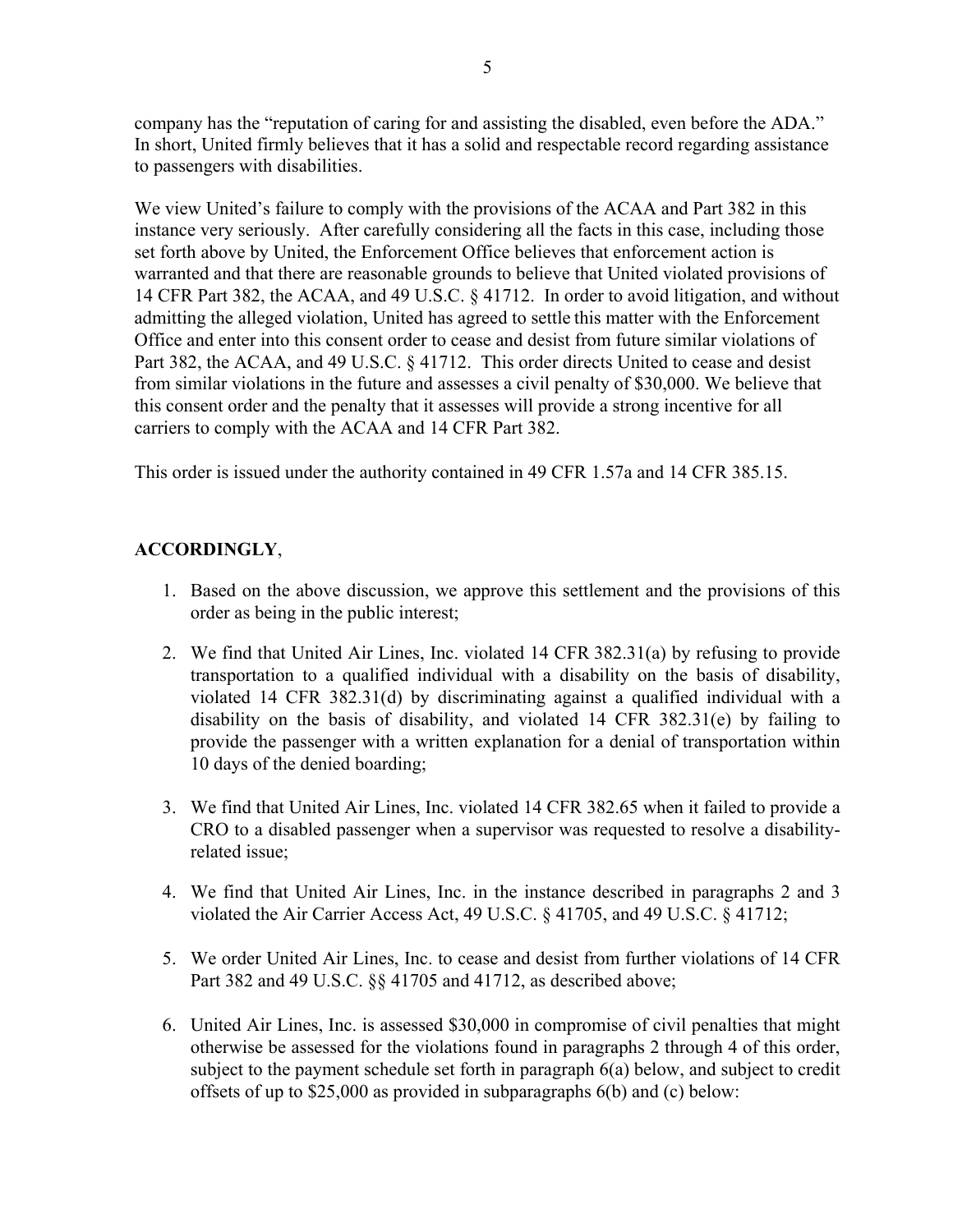- a. \$5,000 shall be due and payable 30 days after the service date of this order;
- b. \$25,000 shall be credited to United Air Lines, Inc., for expenditures that will be made in the 12 months after the service date of this order to improve its quality of service to disabled air travelers above what is required by 14 CFR Part 382 in accordance with ordering paragraph 7; and
- c. To the extent the carrier fails to provide adequate documentation verifying the appropriate expenditures of the \$25,000 offset as described in paragraph 7, that amount shall become due and payable 14 months after the service date of this order3;
- 7. To satisfy the obligation identified in paragraph 6(b), United Air Lines, Inc. shall provide training above what is required by 14 CFR Part 382 to all of its airport customer service representatives addressing issues in providing service to customers with disabilities, including reiterating United's policy of not requiring an attendant as long as the customer can assist in his or her own evacuation in the event of an emergency landing. Within 13 months of the service date of this order United Air Lines, Inc. shall provide;
	- i. written certification to the Office of Aviation Enforcement and Proceedings that it has provided the additional training;
	- ii. a detailed explanation of the method used by United Air Lines to determine the total expenditures; and
	- iii. a sworn statement from an appropriate company official certifying that the total expenditures were properly expended to the best of that official's knowledge after completion of a reasonable inquiry to establish the accuracy of the sworn statement; and
- 8. Payment shall be made by wire transfer through the Federal Reserve Communications System, commonly known as "Fed Wire," to the account of the U.S. Treasury. The wire transfer shall be executed in accordance with the attached instructions. Failure to pay the penalty as ordered will subject United Air Lines to the assessment of interest, penalty, and collection charges under the Debt Collection Act. The parties agree that any amounts due pursuant to this paragraph and paragraph 6 of this order shall be allowed as an administrative expense in United's bankruptcy case, In re UAL Corp.,

 $\overline{a}$ 

 to pay such amount shall be tolled during such process. <sup>3</sup> However, if United is unable to gather adequate documentation, the offset shall not be automatically withdrawn and become due and payable immediately. Rather, the Enforcement Office shall grant United reasonable extra time in which to complete the process of submitting adequate information and the requirement